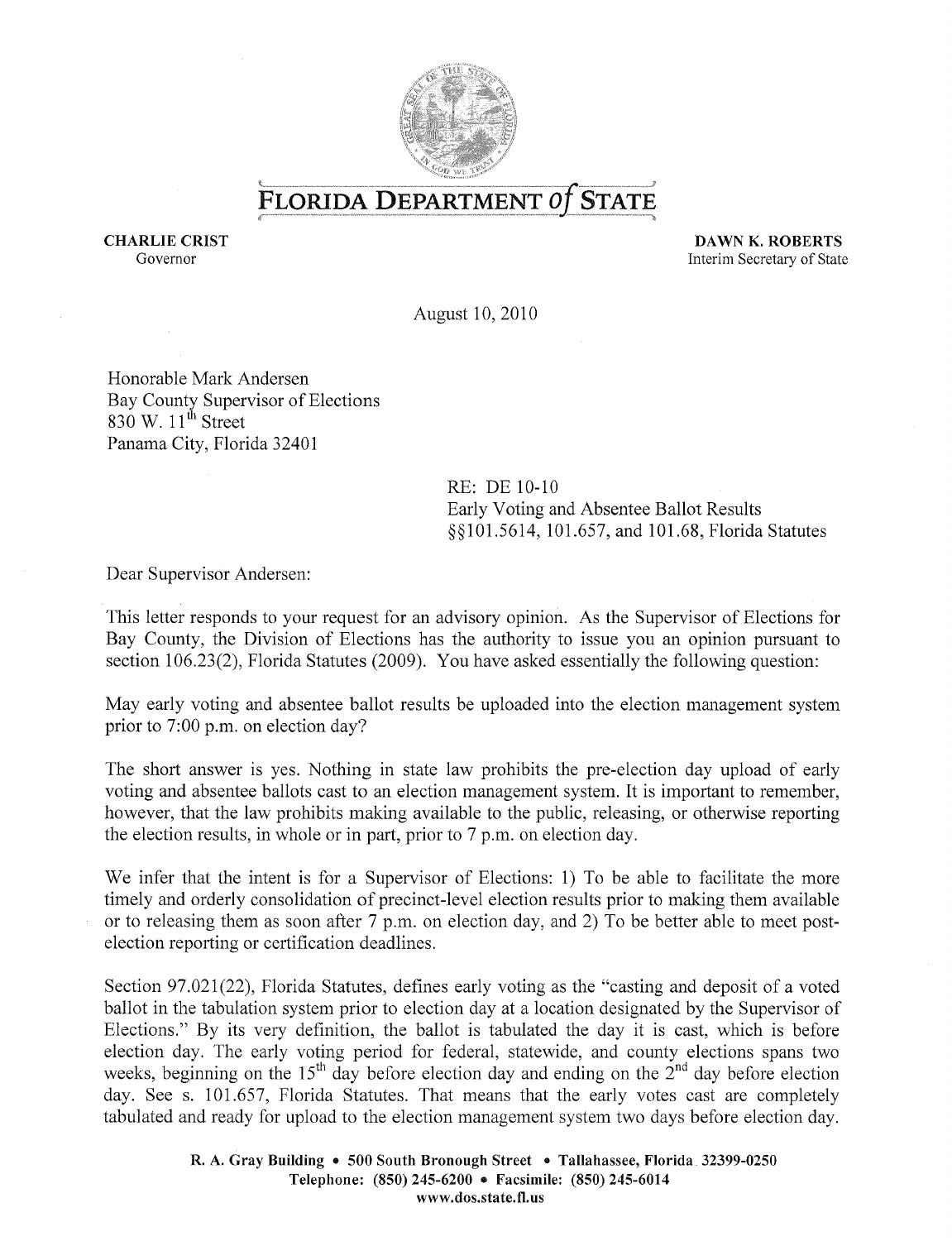Honorable Mark Andersen August 10, 2010 Page 2 of 4

As to absentee ballots, the canvassing board can begin canvassing and running those ballots through the tabulation machine as early as 7 a.m. on the sixth day prior to election day. See s. 101.68(2)(a), Florida Statutes. This means that the results of absentee ballots that are tabulated are likewise ready to be uploaded to the election management system. The canvassing and tabulation of timely received absentee ballots continues through election day and beyond until completed.

After the polls close at 7 p.m. on election day, the law states that the election board that comprises the inspectors and clerk is required to post the results or tabulation of votes at the polls as the count is completed. See s. 102.071, Florida Statutes. Then the election board is required to sign a certificate of returns that is delivered under secure seal to the Supervisor of Elections for delivery to the canvassing board. The canvassing board then reviews the returns by examining the tabulation of the ballots cast and then canvassing the returns. See s. 102.141(3), Florida Statutes.

Strict post-election deadlines apply. Within 5 hours after the polls close, preliminary results are due. See s. 102.141(4), Florida Statutes. Two and half days after the primary election, the first unofficial results are due. See s.  $102.141(5)$ , Florida Statutes. For the general election, the first unofficial results are due three and half days after the general election. If a machine recount has to be done, the second set of unofficial returns are then due no later than 3 p.m. on the fifth day after the primary election and on the ninth day after the general election. See s.  $102.141(7)$ , Florida Statutes. Regardless of a recount or not, the official results are then due no later than 5 p.m. on the 7<sup>th</sup> day following a primary election and by noon on the 12<sup>th</sup> day following a general election.

In order to meet these deadlines, it is important, to the extent possible, for the Supervisors of Elections to take as many preparatory steps as possible. One key step is the upload of election results into the election management system. The election management system is an integral part of laying the preliminary groundwork for compiling elections results for subsequent availability, release, and certification. The upload of data from the memory card may be done by modem or by direct connection. Traditionally, Supervisors of Elections have waited until after the polls close on election day to combine their upload of results of early votes and absentee ballots already tabulated prior to election day with election day precinct-level election results. If a Supervisor of Elections were to upload these results to the election management system either on the Sunday or Monday before election day, all that would be left to upload on election day would be precinct-level election results and any outstanding absentee ballot and provisional ballot results. This could streamline preparations for compiling the results for subsequent release, mitigate upload issues, and minimize delays in reporting results on election night. We find nothing in state law that would prohibit the pre-election day upload of early voting and absentee ballot results into the election management system.

What the law clearly prohibits, however, is the release or availability of those results, in whole or in part, to the public prior to 7 p.m. on election day. The penalties are severe for doing so, i.e., a third degree felony. The relevant sections are as follows: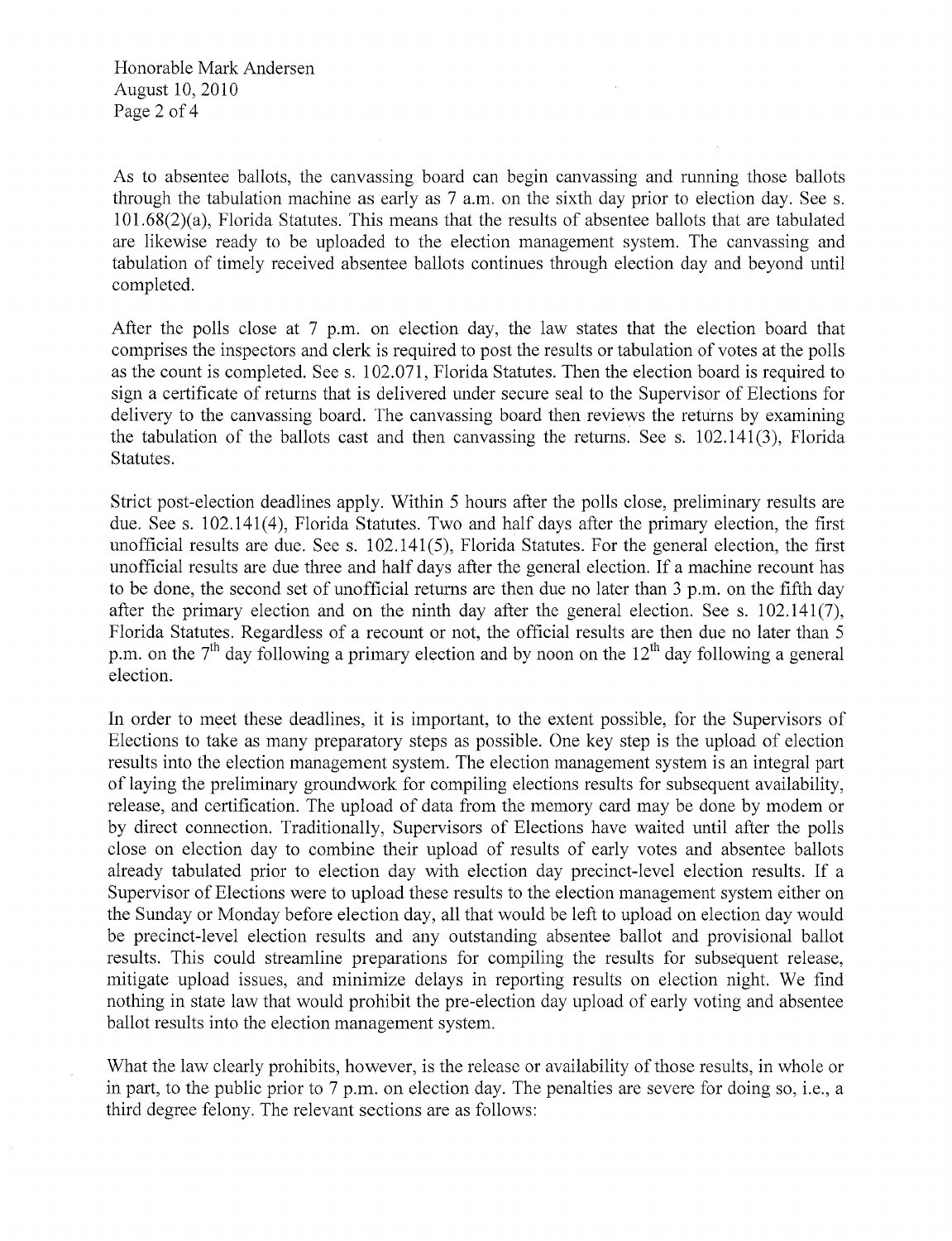Honorable Mark Andersen August 10,2010 Page 3 of 4

- For early votes cast, "the results or tabulations of votes cast during early voting may not be made before the close of polls on election day." See s. 101.657(1)(a), Florida Statutes. [Note that as earlier stated, a vote cast during the early voting period is by its very definition already tabulated. Therefore, this provision is still consistent with the ones below in that it prohibits the release or making any part of the results public prior to 7 p.m. on election day.]
- For absentee ballots, the law states "... notwithstanding any such authorization to begin canvassing or otherwise processing absentee ballots early, no result shall be released until after the closing of the polls in that county on election day." Any Supervisor of Elections, deputy Supervisor of Elections, canvassing board member, election board member, or election employee who releases the results of a canvassing or processing of absentee ballots prior to the closing of the polls in that county on election day commits a felony of the third degree, punishable as provided in s. 775.082, s. 775.083, or s. 775.084." See s. 101.68(2)(a), Florida Statutes.
- For mail ballot elections, the canvassing board can begin canvassing mail ballots at 7 a.m. on the sixth day before the election, including processing the ballots through the tabulating equipment but the law says "... results may not be released until after 7 p.m. on election day. Any canvassing board member or election employee who releases any result before 7 p.m. on election day commits a felony of the third degree, punishable as provided in s. 775.082, s. 775.083, or s. 775.084." See s. 101.6103, Florida Statutes.
- For results of ballots tabulated at precinct locations on election day, "[a]ny Supervisor of Elections, deputy Supervisor of Elections, canvassing board member, election board member, or election employee who releases the results of any election prior to the closing of the polls in that county on election day commits a felony of the third degree, punishable as provided in s. 775.082, s. 775.083, or s. 775.084." See s. 101.5614(9), Florida Statutes.

If a Supervisor of Elections chooses to upload early voting results or absentee ballots (already tabulated) into the election management system, the process must be secure. The upload must be conducted in a manner that is consistent with established procedures in rule and law, including all security procedures applicable pursuant to Rule 1S-2.015, Florida Administrative Code and section 101.015, Florida Statutes. Additionally, this means that the security procedures must include a description of this process including how it will be handled and how it will be secured. Consistent with current practice, the results tape must still be produced after 7 p.m. on election day.

Provided all these procedures are followed, the results of early voting and absentee ballots tabulated prior to election day may be transmitted to the election management system prior to election day in preparation for compiling election returns as required by law. See s. 101.5614(3), Florida Statutes. This will facilitate timely compilation, public availability, release, reporting and certification of election results shortly after the polls close on election day and within the other timelines provided in law.